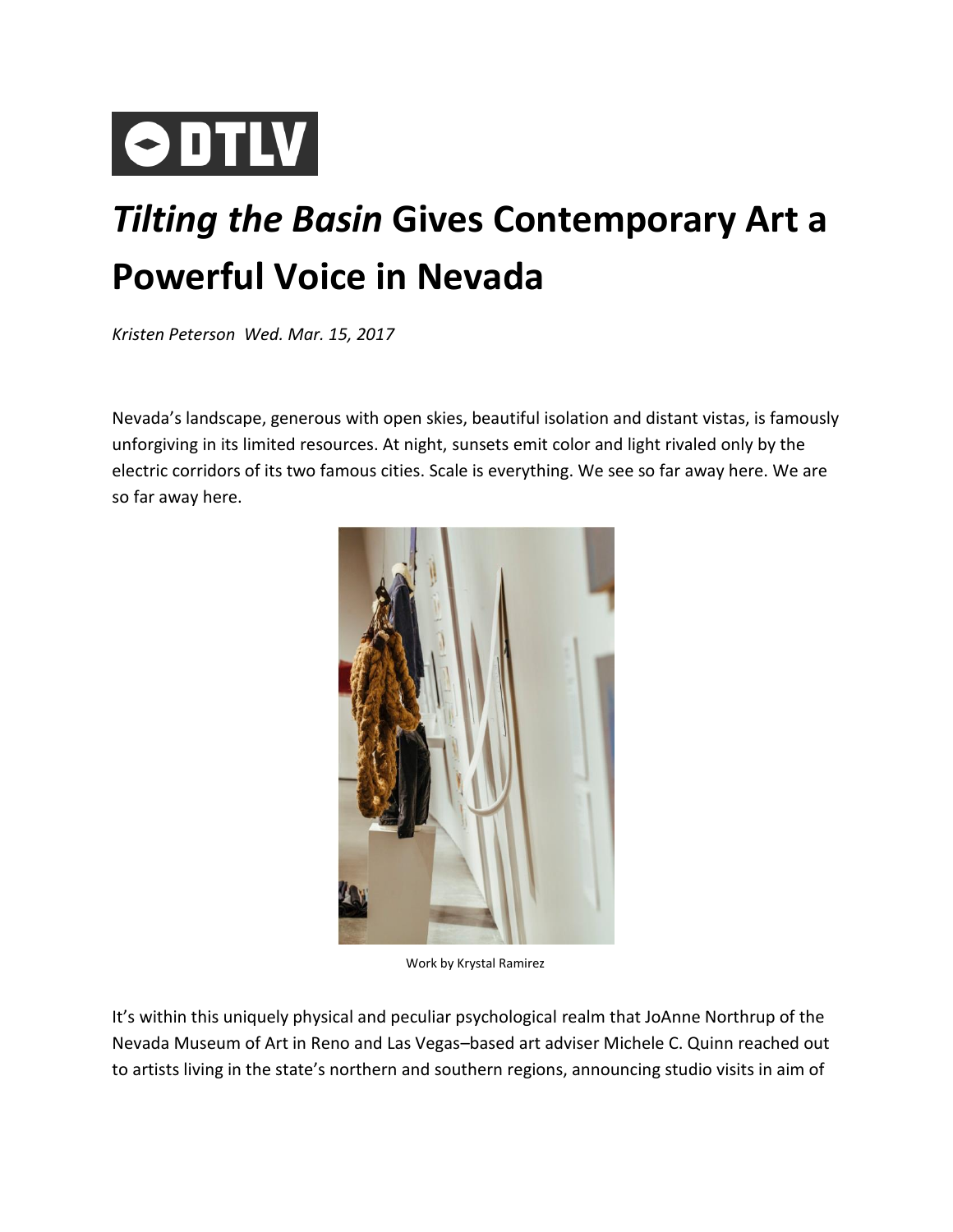examining contemporary art being created here. The result would be an unprecedented exhibit uniting artists navigating Nevada's urban and rural landscapes.

*Tilting the Basin: Contemporary Art of Nevada* opened in August 2016, featuring 34 artists—17 from Southern Nevada and 17 from Northern Nevada. The broad survey of style, media and technique at the Nevada Museum of Art was designed to showcase significant works created in a vast and somewhat isolated area that lives "on the periphery of mainstream culture," allowing for "radical experimentation," according to an exhibit statement.



Work by Sean Slattery. Photo by Krystal Ramirez

It was a splash—a robust show with a powerful voice for art in the Silver State. Well-curated and bonded together by the growing relationship between the state's northern and southern art communities—one with a major art museum, another trying to establish one—its rich commentary, whether direct or not, speaks to Nevada's topography, public lands, cultures and communities.

This week, *Tilting* makes its Las Vegas debut in a partnership between the northern museum and the in-the-works Art Museum at Symphony Park, giving Southern Nevadans an opportunity to experience the aesthetic and intellect poured into starkly minimalist and tidy works and complex sculptures made from a lavish garden of divergent material. Textiles, photography and works on paper, glass and wood meet a large installation speaking to the idea of Las Vegas' urban landscapes shifting and changing in hyperspeed, compared to the millennia it took for the area's natural geography to form.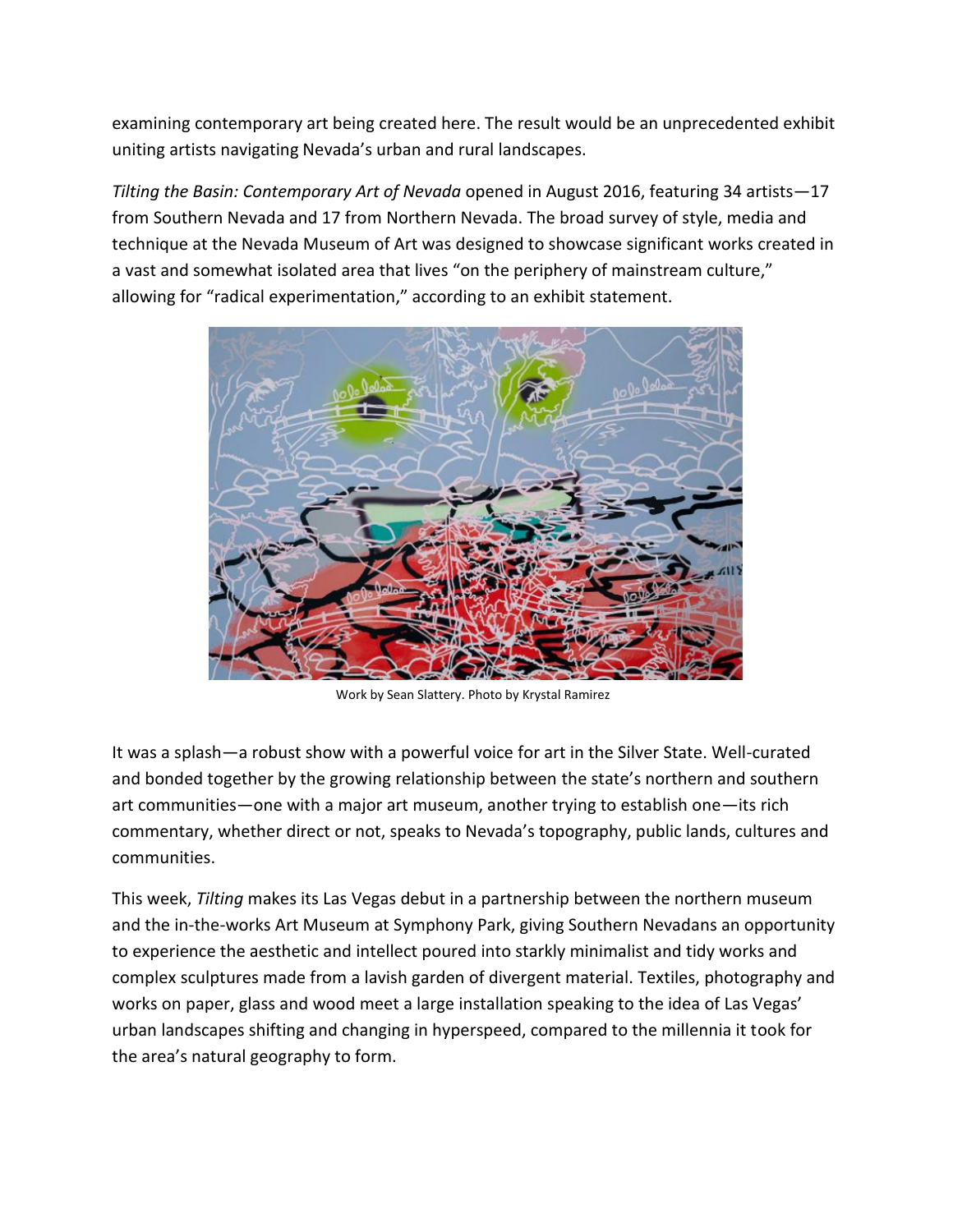

Work by Shawn Hummel. Photo by Krystal Ramirez

**Rachel Stiff's** abstract landscapes present the bizarre and beautiful melding of the real and surreal, the subtle and sublime. She pours (literally) the strata of sky in solid colors, horizontal and fluid, above massive, millions-of-years-old rock formations in a mixing of media that, much like Nevada, is both solid and dreamlike.

Resounding color, light and form, mixed with harsh terrain, live in Las Vegas artist **Sean Slattery's** abstract desert scenes built on themes of popular culture, which meet with reinterpretations of narrative landscapes created by Northern Nevada's **Jeffrey Erickson.** In all white, **Katie Lewis'** hands-on process of paper punching reflects the topography of Northern Nevada.

Then there is the sheer intrigue of Reno-area artist **Galen Brown's** work built over broad stretches of time using found material, which contrasts in style with Las Vegas–based **Mark Brandvik's** hand-cut, life-size enamel white Volkswagen Westfalia camper reduced to its unmistakable form. As with Las Vegan **David Ryan's** minimal abstract works of unabashed color play, Brandvik's perfection is seductive.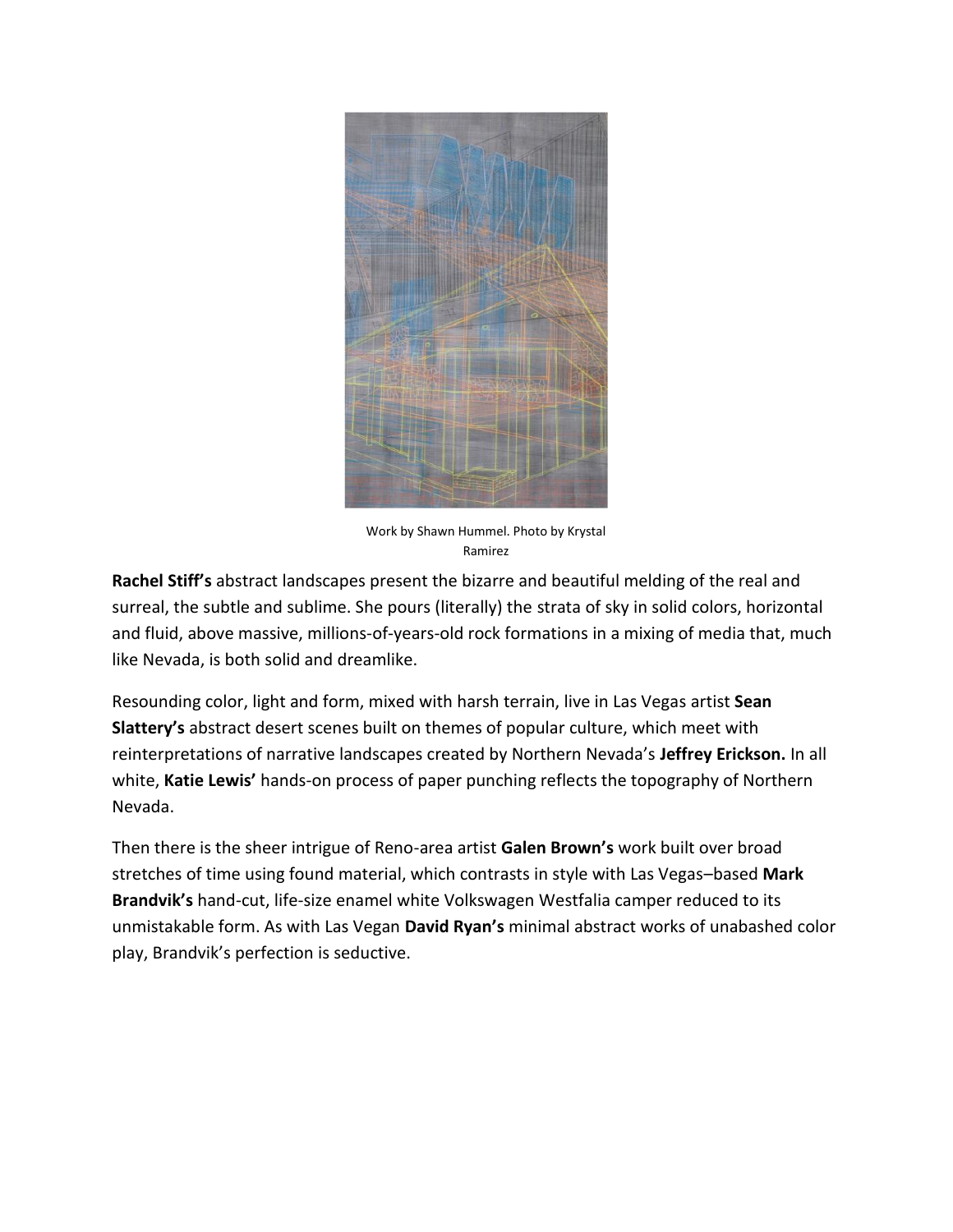

Work by JW Caldwell. Photo by Krystal Ramirez

The exhibit, designed to bridge the divide between north and south, presents one whole that can't help but tap into identity. **Matthew Couper** tackles water shortage, consumption and greed in "Mother's Milk Aquifer" with a large-scale Spanish colonial style painting made contemporary. **Wendy Kveck's** portraits of women and excess through rich strokes and cakefrosting-style meet **JK Russ'** otherworldly collages.



Work by Rachel Stiff. Photo by Krystal Ramirez